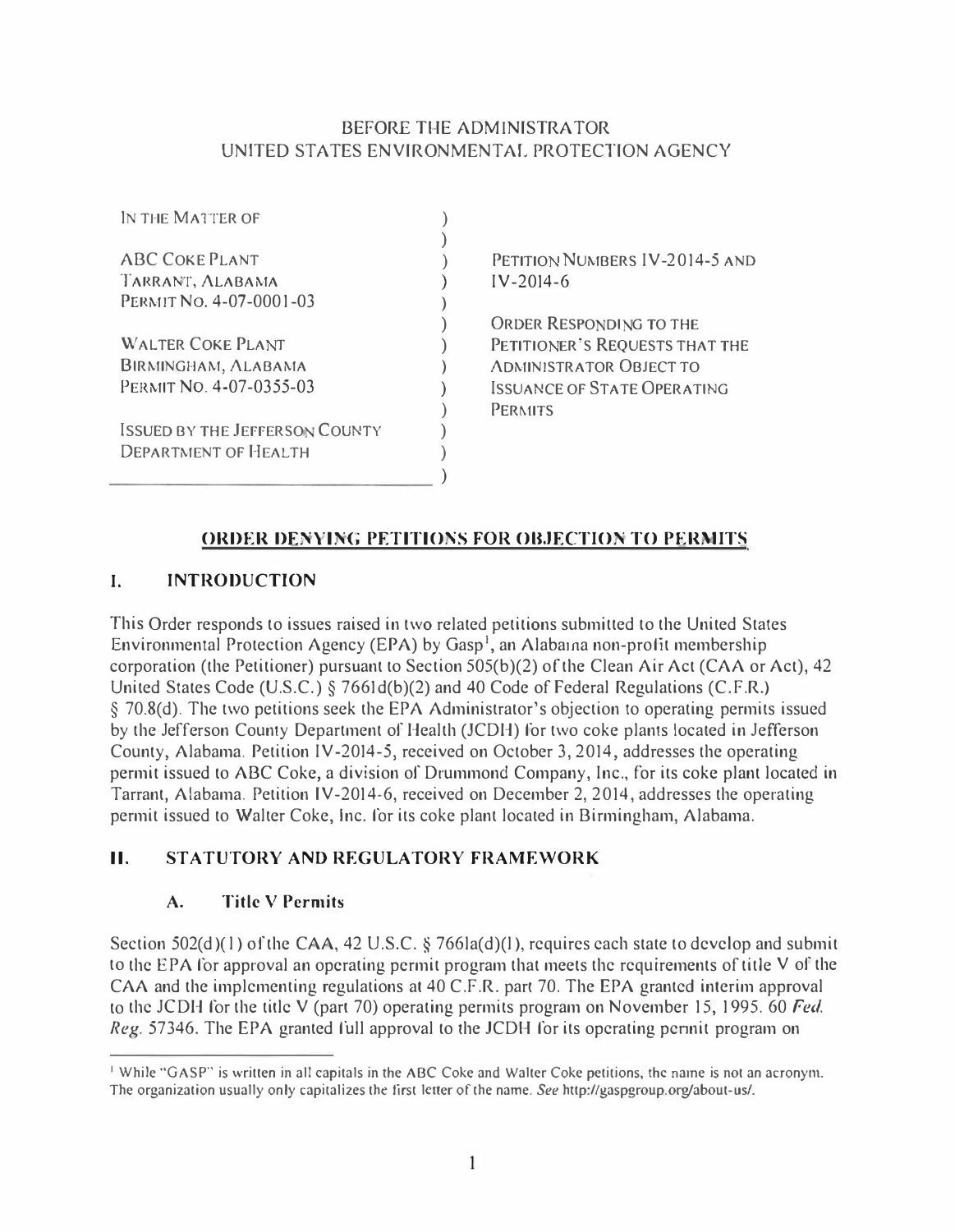October 29, 2001. 66 Fed. Reg. 54444. The regulations in Jefferson County's federally approved title V program include Chapter 16 ("Operating Permit Fees") and Chapter 18 ("Operating Permit Regulations for Major Sources") of the Jefferson County Board of Health Air Pollution Control Rules and Regulations.

All major stationary sources of air pollution and certain other sources are required lo apply for title V operating permits that include emission limitations and other conditions as necessary to assure compliance with applicable requirements of the CAA. CAA §§ 502(a) and 504(a), 42 U.S.C. §§ 7661a(a) and 7661c(a). The title V operating permit program generally does not impose new substantive air quality control requirements, but does require permits to contain adequate monitoring, recordkeeping, reporting, and other requirements to assure sources' compliance with applicable requirements. 57 Fed. Reg. 32250, 32251 (July 21, 1992). One purpose of the title V program is to "enable the source, States, the EPA, and the public to understand better the requirements to which the source is subject, and whether the source is meeting those requirements." *Id.* Thus, the title V operating permit program is a vehicle for ensuring that air quality control requirements are appropriately applied to facility emission units and for assuring compliance with such requirements.

## B. Review of Issues in a Petition

State and local permitting authorities issue title  $V$  permits pursuant to EPA-approved title  $V$ programs. Under CAA § 505(a), 42 U.S.C. § 766ld(a), and the relevant implementing regulations found at 40 C.F.R. § 70.8(a), states are required to submit each proposed title V operating permit to the EPA for review. Upon receipt of a proposed permit, the EPA has 45 days to object to final issuance of the permit if the EPA determines that the permit is not in compliance with applicable requirements of the Act. CAA  $\S$  505(b)(I), 42 U.S.C. § 7661d(b)(1); see also 40 C.F.R. § 70.8(c) (providing that the EPA will object if the EPA detennines that a permit is not in compliance with applicable requirements or requirements under 40 C.F.R. part 70). If the EPA does not object to a permit on its own initiative, section 505(b)(2) of the Act and 40 C.F.R. § 70.8(d) provide that any person may petition the Administrator, within 60 days of the expiration of the EPA's 45-day review period, to object to the permit.

The petition shall be based only on objections to the permit that were raised with reasonable specificity during the public comment period provided by the permitting agency (unless the petitioner demonstrates in the petif on to the Administrator that it was impracticable to raise such objections within such period or unless the grounds for such objection arose after such period). CAA § 505(b)(2), 42 U.S.C. § 766ld(b)(2); 40 C.F.R. § 70.8(d). In response to such a petition, the Act requires the Administrator to issue an objection if a petitioner demonstrates to the Administrator that a permit is not in compliance with the requirements of the Act. CAA § 505(b)(2), 42 U.S.C. § 7661d(b)(2); 40 C.F.R. § 70.8(c)(1); see also New York Public Interest Research Group, Inc. (NYP1RG) v. Whitman, 32 1 f.3d 316, 333 n.11 (2nd Cir. 2003). Under § 505(b)(2) of the Act, the burden is on the petitioner to make the required demonstration to the EPA. MacClarence v. EPA, 596 F.3d 1123, 1130–33 (9th Cir. 2010); Sierra Club v. Johnson, 541 F.3d 1257, 1266-67 (11th Cir. 2008); Citizens Against Ruining the Environment v. EPA, 535 F.3d 670, 677-78 (7th Cir. 2008); WildEarth Guardians v. EPA, 728 F.3d 1075, 1081-82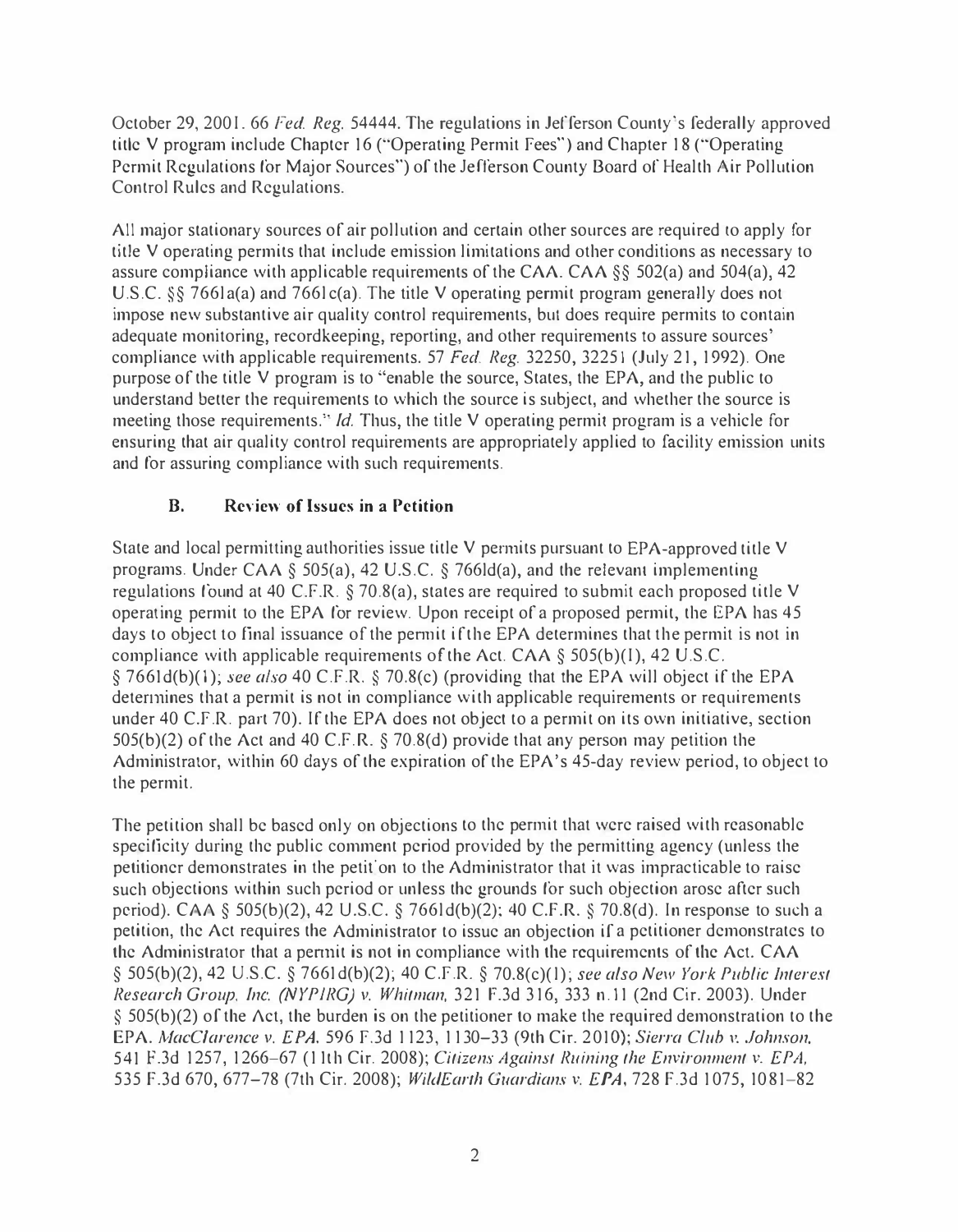(10th Cir. 2013); Sierra Club v. EPA, 557 F.3d 401, 406 (6th Cir. 2009) (discussing the burden of proof in title V petitions); see also NYPIRG, 321 F.3d at 333 n.11. In evaluating a petitioner's claims, the EPA considers, as appropriate, the adequacy of the permitting authority's rationale in the permitting record, including the response to comments (RTC) document.

The petitioner's demonstration burden is a critical component of CAA § 505(b)(2), 42 U.S.C. § 7661 $d(b)(2)$ . As courts have recognized, CAA § 505(b)(2), 42 U.S.C. § 7661(b)(2), contains both a "discretionary component," to determine whether a petition demonstrates to the Administrator that a permit is not in compliance with the requirements of the Act, and a nondiscretionary duty to object where such a demonstration is made. NYPIRG, 321 F.3d at 333; Sierra Club v. Johnson, 541 F.3d at 1265–66 ("[I]t is undeniable [CAA § 505(b)(2)] also contains a discretionary component: it requires the Administrator to make a judgment whether a petition demonstrates a permit does not comply with clean air requirements."). Courts have also made clear that the Administrator is only obligated to grant a petition to object under CAA § 505(b )(2) if the Administrator determines that the petitioners have demonstrated that the permit is not in compliance with requirements of the Act. See, e.g., Citizens Against Ruining the Environment, 535 F.3d at 667 (stating § 505(b)(2) "clearly obligates the Administrator to (1) determine whether the petition demonstrates noncompliance and  $(2)$  object if such a demonstration is made") (emphasis added); NYPIRG, 321 P.3d at 334 ("§ 505(b)[2] of the CAA provides a step-by-step procedure by which objections to draft permits may be raised and directs the EPA to grant or deny them, *depending on* whether non-compliance has been demonstrated.") (emphasis added); Sierra Club v. Johnson, 541 F.3d at 1265 ('·Congress's use of the word ·shall' ... plainly mandates an objection whenever a petitioner demonstrates noncompliance.") (emphasis added). When courts review the EPA's interpretation of the ambiguous term "demonstrates" and its determination as to whether the demorstration has been made, they have applied a deferential standard of review. See, e.g., Sierra Club v. Johnson, 541 F.3d at 1265-66; Citizens Against Ruining the Environment, 535 F.3d at 678; MacClarence, 596 F.3d at 1130-31. A more detailed discussion of the petitioner demonstration burden can be found in *In the Matter* of Consolidated Environmental Management, Inc.  $-Nu$ cor Steel Louisiana, Order on Petition Numbers VI-2011-06 and VI-2012-07 (June 19, 2013) (Nucor ll Order) at 4-7.

The EPA has looked at a number of criteria in determining whether the petitioner has demonstrated noncompliance with the Act. See generally Nucor *II Order* at 7. For example, one such criterion is whether the petitioner has addressed the state or local permitting authority's decision and reasoning. The EPA expects the petitioner to address the permitting authority's final decision, and the permitting authority's final reasoning (including the RTC document), where these documents were available during the time frame for filing the petition. See MacClarence, 596 F.3d at 1132-33; see also, e.g., In the Matter of Noranda Alumina, LLC, Order on Petition No. VI-2011-04 (December 14, 2012) (Noranda Order) at 20–21 (denying title V petition issue where petitioners did not respond to state's explanation in RTC or explain why the state erred or the permit was deficient); In the Matter of Kentucky Syngas, LLC, Order on Petition No. IV-2010-9 (June 22, 2012) (2012 Kentucky Syngas Order) at 41 (denying title V petition issue where petitioners did not acknowledge or reply to state's RTC or provide a particularized rationale for why the state erred or the permit was deficient). Another criterion the EPA has examined is whether a petitioner has provided the relevant analyses and cit tions to support its claims. If a petitioner does not, the EPA is left to work out the basis for the petitioner's objection, contrary to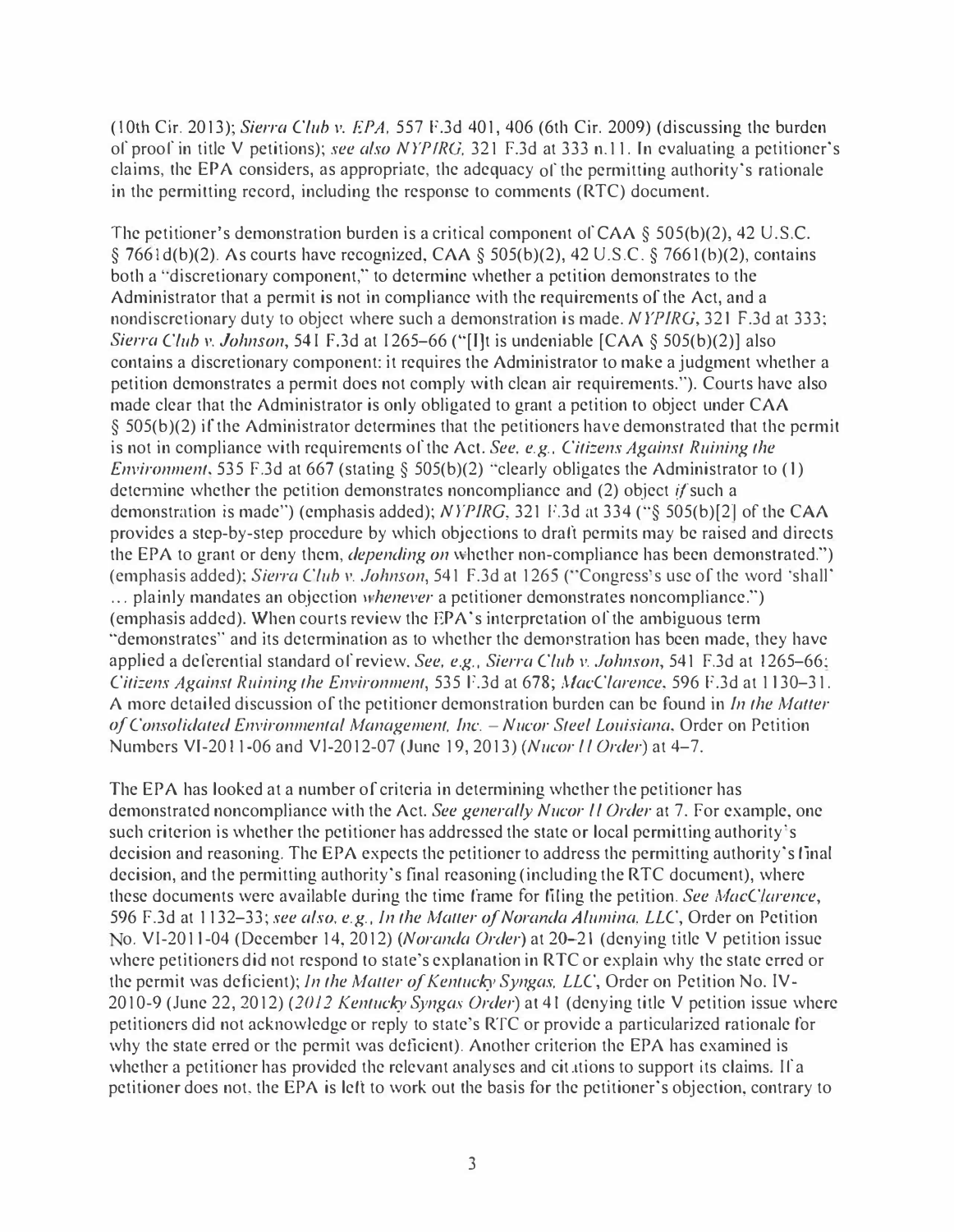Congress' express allocation of the burden of demonstration to the petitioner in CAA  $\S$  505(b)(2). See MacClarence, 596 F.3d at 1131 ("[T]he Administrator's requirement that [a title V petitioner] support his allegations with legal reasoning, evidence, and references is reasonable and persuasive."); In the Matter of Mwphy Oil USA, Inc., Order on Petition No. Vl-201 1-02 (September 21, 2011) (Murphy Oil Order) at 12 (denying a title V petition claim where petitioners did not cite any specific applicable requirement that lacked required monitoring). Relatedly, the EPA has pointed out in numerous orders that, in particular cases, general assertions or allegations did not meet the demonstration standard. See, e.g., In the Matter of Luminant Generation Co. - Sandow 5 Generating Plant, Order on Petition Number V1-2011-05 (January 15, 2013) (Luminant Sandow Order) at 9; In the Matter of BP Exploration (Alaska) Inc., Gathering Center #1, Order on Petition Number VII-2004-02 (April 20, 2007) (BP Order) at 8; Jn the Matter of Chevron Products Co., Richmond, Calif. Facility, Order on Petition No. IX-2004-10 (March 15, 2005) (Chevron Order) at 12, 24. Also, if the petitioner did not address a key element of a particular issue, the petition should be denied. See, e.g., Jn the Matter of Public Service Company of Colorado, dba Xcel Energy, Pawnee Station, Order on Petition No. VIII-2010-XX (June 30, 2011) at 7–10; and In the Matter of Georgia Pacific Consumer Products LP Plant, Order on Petition No. V-2011-1 (July 23, 2012) at 6-7, 10-11, 13-14.

# HI. BACKGROUND

# A. The ABC Coke Plant

The ABC Coke Plant is located at 900 Huntsville Avenue in Tarrant, Alabama (Jefferson County). The facility includes three coke batteries with related coke crushing and pushing operations and 120 coke ovens, producing approximately 460,000 tons of coke each year. The facility's title V permit addresses the coke by-products plant (which produces coke), the utilities production plant (which provides the facility's essential utility services), and the wastewater treatment plant (which treats the facility's process wastewater). The JCDH issued the facility's initial title V permit (Permit No. 4-07-0001-01) on November 21, 2003, and issued the renewal permit (Permit No. 4-07-0001-03) on which the petition is based August 11, 2014.

## B. The Walter Coke Plant

The Walter Coke Plant is located at 3500 35<sup>th</sup> Avenue in Birmingham, Alabama (Jefferson County). The facility includes three coke batteries with related coke crushing and pushing operations and 132 coke ovens, producing approximately 730,000 tons of coke each year. The facility's title V permit addresses the coke by-products plant (which produces coke), the utilities production plant (which provides the facility's essential utility services), and the wastewater treatment plant (which treats the facility's process wastewater). The JCDH issued the initial title V permit (Permit No. 4-07-0355-01) on November 11, 2002, and issued the renewal permit (Permit No. 4-07-0355-03) on which the petition is based on October 3, 2014.

#### C. Timeliness of Petitions

Pursuant to the CAA, if the EPA does not object during its 45-day review period, any person may petition the Administrator within 60 days after the expiration of the 45-day review period to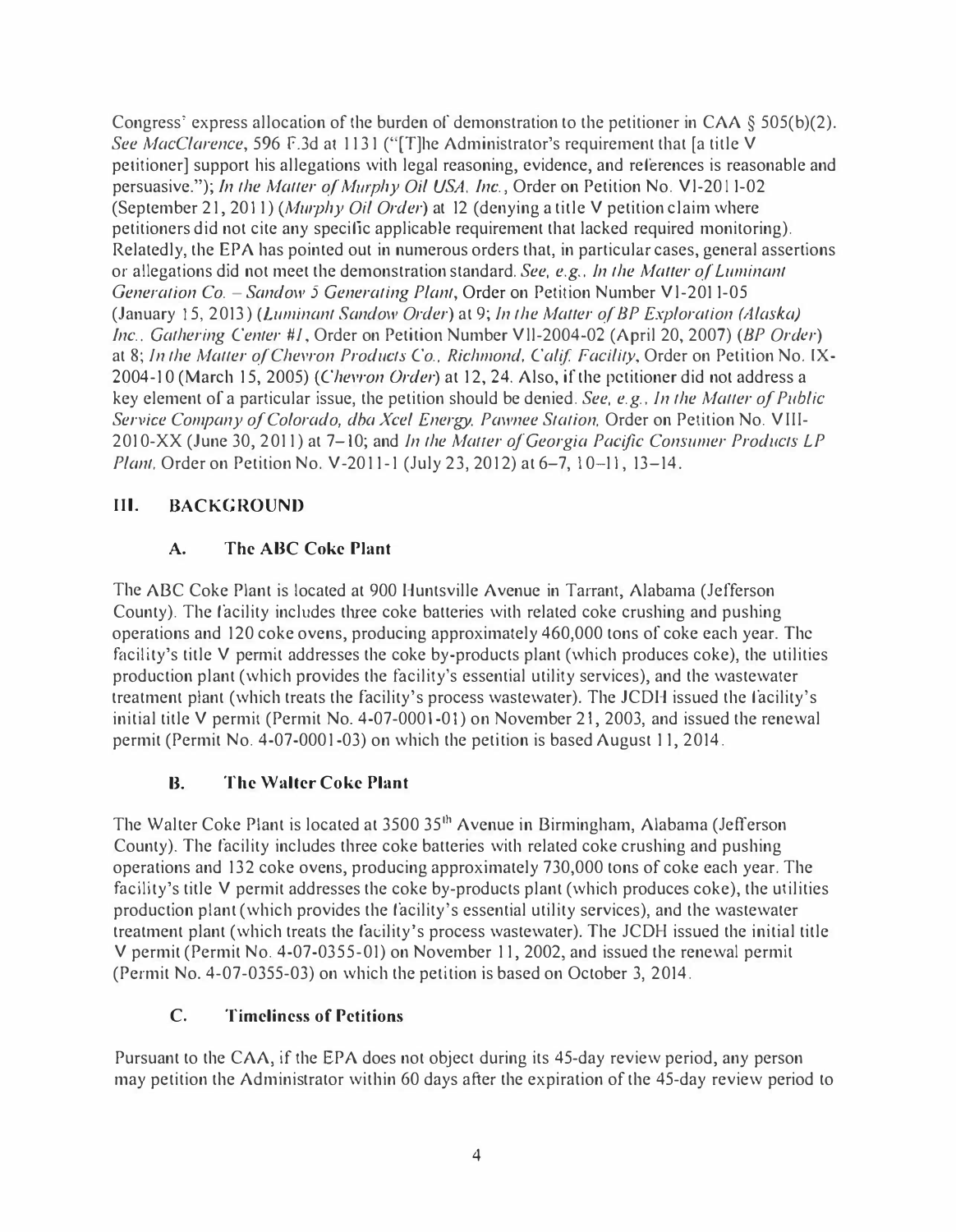object. CAA § 505(b)(2), 42 U.S.C. § 7661d(b)(2). Thus, any petition seeking the EPA's objection to the proposed ABC Coke permit was due on or before October 3, 2014, and any petition seeking the EPA 's objection to the proposed Walter Coke permit was due on or before December 3, 2014. Gasp filed its ABC Coke Petition on October 3, 2014 and its Walter Coke petition on December 3, 2014. The EPA finds that both Petitions were timely filed.

## IV. EPA DETERMINATIONS ON THE ISSUES RAISED BY THE PETITIONER

## A. Petitioner's Claim 1. General Permit Condition Addressing Fugitive Oust Docs Not Assure Compliance with the Fugitive Oust Control Requirement in the Alabama State Implementation Plan (SIP).

Petitioner's Claim I. The Petitioner contends that General Permit Condition 61 (Walter Coke)<sup>2</sup> and General Permit Condition 14 (ABC Coke) do not assure compliance with the general requirement in Alabama's SIP requiring sources to control "fugitive dust." Walter Coke Petition at 3; ABC Coke Petition at 3. This requirement appears in Alabama's SIP at Ala. Admin. Code R. 335-3-4-.02 ("Fugitive Dust and Fugitive Emissions").<sup>3</sup> According to the Petitioner, this permit condition is "unconstitutionally vague and unconstitutionally restrictive." Walter Coke Petition at 3; ABC Coke Petition at 3. To support that claim, the Petitioner points to the Alabama Supreme Court's decision in Ross Neely Express, Inc. v. ADEM, 437 So.2d 82 (Ala. 1983). Id. According to the Petitioner, in that case the Alabama Supreme Court "struck down a nearly identical State rule governing fugitive dust" because "the requirement to take 'reasonable precautions' to prevent particulate matter from becoming airborne was unconstitutionally vague and the prohibition against the discharge of visible fugitive dust emissions beyond the lot line was unreasonably and unconstitutionally restrictive." Id. The Petitioner notes: "While some 'reasonable precautions' have been identified in the final Permit, all unspecified 'reasonable precautions' are unenforceable because they are unconstitutionally vague." Walter Coke Petition at 3; see also ABC Coke Petition at 3. The Petitioner further contends that the permits continue to include "the unenforceable and unconstitutionally restrictive prohibition against 'the discharge of visible fugitive dust emissions beyond the lot line of the property on which the emissions originate."" Walter Coke Petition at 3-4; see also ABC Coke Petition at 3-4. Thus, according to the Petitioner, General Permit Condition 61 (Walter Coke) and General Permit Condition 14 (ABC Coke) do not assure compliance with applicable requirements. Id.

**EPA's Response to Claim 1.** For the reasons described below, the EPA denies the Petitions on these claims. The Petitioner did not demonstrate that the permits lack sufficient specificity regarding the facilities' obligations under the general SIP requirement to "take reasonable" precautions" to control fugitive dust to assure compliance with that applicable requirement, and also did not demonstrate that the permit conditions are too broad or too restrictive to be enforceable.

<sup>&</sup>lt;sup>2</sup> The Walter Coke Petition refers to General Permit Condition 14, but the correct citation is Condition 61.

<sup>&</sup>lt;sup>3</sup> The EPA approved Ala. Admin. Code R. 335-3-4-.02 (state effective dat.: 10/15/1996) into Alabama's SIP on June 6, 1997. 62 Fed. Reg. 30991. Nearly identical language appears in Jefferson County Air Pollution Control Rule 6.2 ("Fugitive Dust").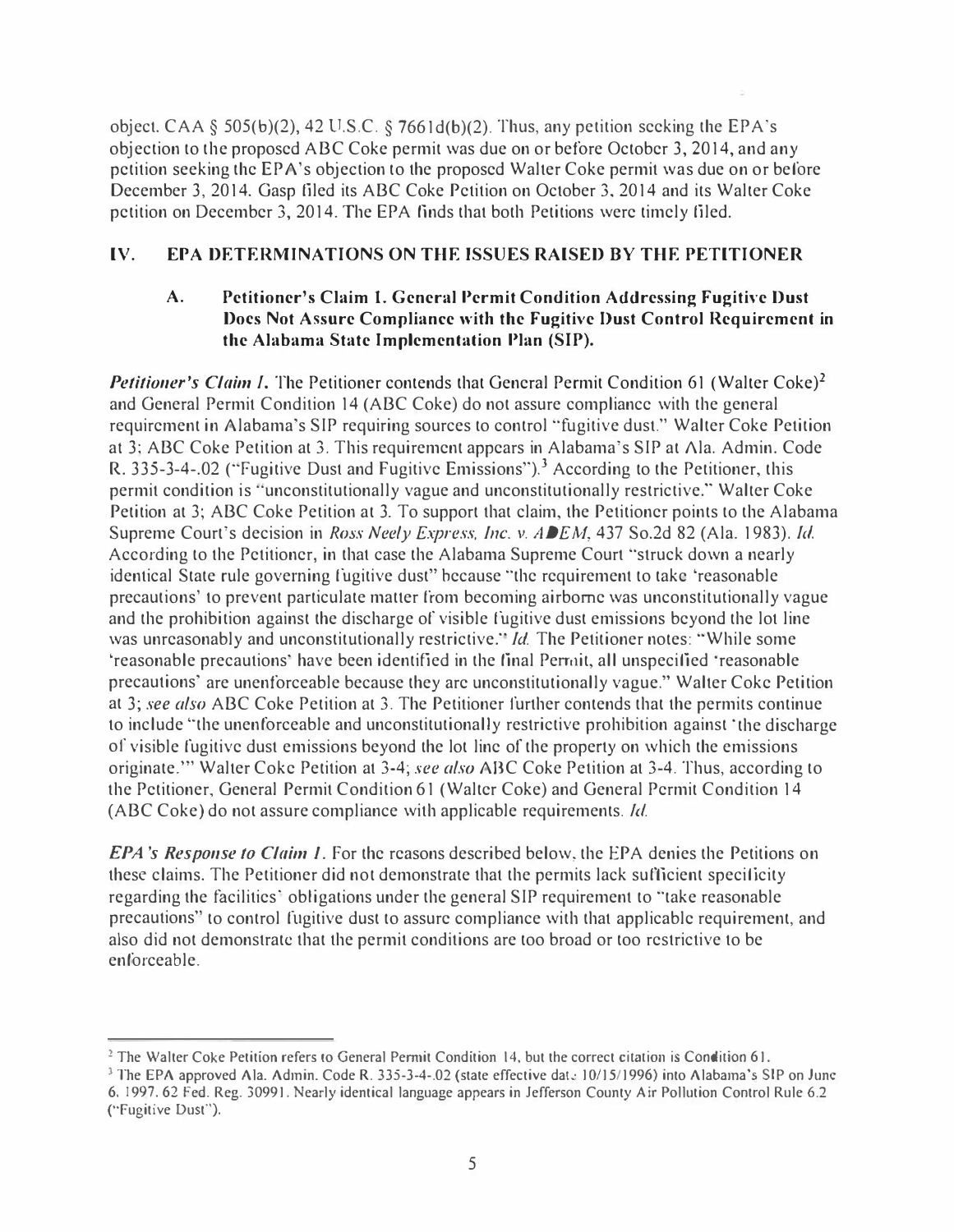First, regarding the Petitioner's allegation that the permits are too vague to assure compliance with the general SIP requirement to take reasonable precautions to control fugitive dust set forth at Ala. Admin. Code R. 335-3-4-.02, the Petitioner did not explain why the more specific fugitive dust control measures that the JCDH added to the permits in response to public comments are insufficient to assure compliance with the applicable fugitive dust control requirement. Among other things, the JCDH added terms to the permits specifically requiring that the facilities use a vacuum truck/street sweeper/water truck on paved surfaces, use a wet suppression system on unpaved surfaces and piles where conditions are dry and fugitive dust could become airborne and leave property lines, maintain the existing roof/cover over coal conveyors, use water sprays on a point upstream of the coke loading belt, and use water sprays on the rotary pump. Walter Coke Permit Condition 61, ABC Coke Permit Condition 14. While the Petitioner acknowledges the JCDH's addition of these more specific permit requirements, the Petitioner says nothing to refute their adequacy. Therefore, the EPA concludes that the Petitioner has not demonstrated that the fugitive dust requirements in the permits are too vague to assure compliance with the applicable fugitive dust control requirements in Alabama's SIP.

Second, the Petitioner has not demonstrated that the JCDH's inclusion in the permits of the general SIP requirement that the facilities take reasonable precautions to control fugitive dust – in addition to the specifically identified precautions – somehow renders the permits not in compliance with applicable requirements or the requirements of 40 C.F.R. part 70. The general fugitive dust control requirement at Ala. Admin. Code R. 335-3-4-.02 is approved into Alabama's SIP and therefore is an "applicable requirement" that must be addressed in Alabama title V permits. See CAA § 504(a), 42 U.S.C. § 7661 $c$ (a) ("Each permit issued under this subchaptcr shall include enforceable emission limitations and standards ... and such other conditions as are necessary to assure compliance with the applicable requirements of this chapter, including the requirements of the applicable implementation plan."). While a permitting authority may need to include additional, specific permit requirements in a source's title V permit to assure compliance with a general SIP requirement, see, e.g., In the Matter of Scherer Steam-Electric Generating Plant, et al., Order on Petition Nos. IY-2012-1, IY-2012-2, IY-2012- 3, IY-2012-4, IY-2012-5 (April 14, 2014) at 19, this does not mean that a permit is deficient if the permitting authority also includes a permit condition reciting the general SIP provision. To the contrary, the JCDH's inclusion of a condition in the Walter Coke and ABC Coke permits reciting the sources' general obligation to take all reasonable precautions to control fugitive dust helps to assure compliance with Ala. Admin. Code R. 335-3-4-.02. Cf. In the Matter of Hercules. Inc., Order on Petition No. IV-2003-1 (Nov. 10, 2004) at 8 (denying petition for objection to permit condition that set forth a general obligation on air pollution sources not to create a nuisance, explaining: "In general, EPA presumes that state nuisance rules ... are 'general duty' provisions lthat] impose general conditions on sources and may be incorporated into title V permits without specific emission limitations and standards.").

To the extent that the Petitioner is arguing that the Alabama Supreme Court's Ross Neely Express decision prohibits the JCDH from including the general fugitive dust control provision in title V permits on the basis that it is unconstitutionally vague (even where accompanied by the more specific permit requirements described above), the EPA disagrees. The Ross Neely Express decision was issued by a state court in the context of a state enforcement action. A state court cannot invalidate or remove a requirement from the state's federally enforceable SIP, and the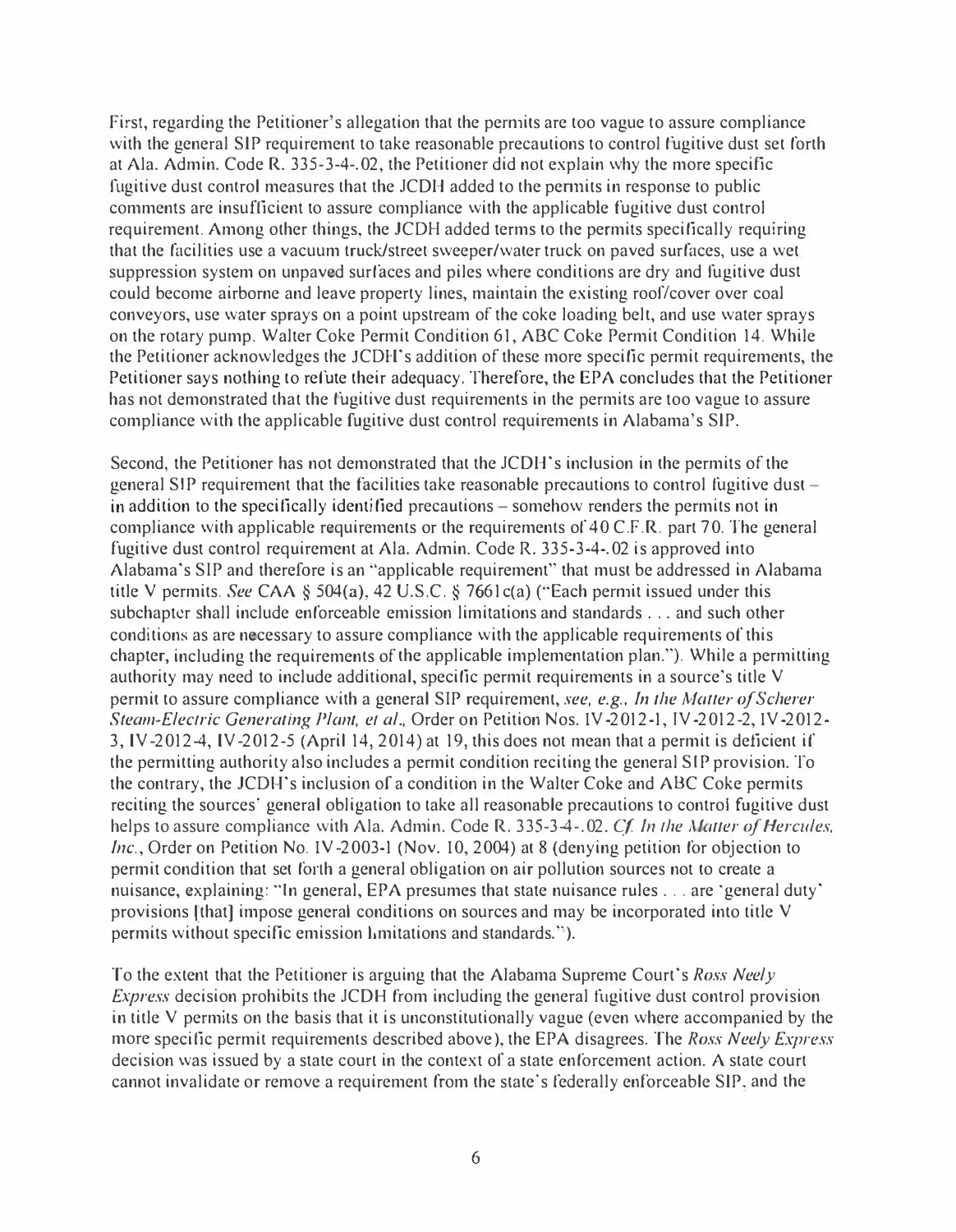State of Alabama has not requested that the EPA remove the fugitive dust control requirement in Ala. Admin. Code R. 335-3-4-.02 from Alabama's SIP. Furthermore, a permitting authority cannot use a title V permit to modify a SIP. See, e.g., In the Maller of Midwest Generation, LCC, Crawford Generating Station, Order on Petition No. V-2004-2 (Mar. 25, 2005) at 18. Thus, contrary to the Petitioner's suggestion, a permitting authority cannot simply choose to omit an applicable SIP requirement from a source's title V permit on the basis that the requirement is too vague. Rather, the permitting authority must include such additional permit terms and conditions in the source's title V permit as needed to assure the source's compliance with the applicable requirement. As discussed above, that is exactly what the JCDH appears to have done in the ABC Coke and Walter Coke permits with respect to the general fugitive dust control requirement in Alabama's SIP. Therefore, the EPA finds that the Petitioner has not demonstrated the Walter Coke and ABC Coke permits are deficient due to inclusion of a general condition reciting the sources' general SIP obligation under Ala. Admin. Code R. 335-3-4-.02 to take reasonable precautions to control fugitive dust.

The Petitioner likewise did not demonstrate that it was inappropriate for the JCDH to include in the permits a provision stating that the permittee "shall not cause or permit the discharge of visible fugitive dust emissions beyond the lot line of the property on which the emissions originate." The Petitioner is correct that the Alabama Supreme Court held in Ross Neely Express that nearly identical language in an earlier version of Alabama's regulations was unconstitutionally restrictive and therefore unenforceable. However, like the general obligation to control fugitive dust discussed above, the requirement to prevent the discharge of fugitive dust beyond the lot line also is included in Alabama's EPA-approved SIP and therefore constitutes a federally enforceable "applicable requirement" that must be addressed in the Walter Coke and ABC Coke permits. As explained above, the JCDH is legally required to incorporate this provision into title V permits for sources to which it applies; the JCDH does not have authority use a title V permit to amend this requirement to make it less restrictive. See Midwest Generation at 18.

Furthermore, the Petitioner did not address the JCHD's RTC on the draft permits that questioned the enforceability of this permit requirement in light of the Alabama Supreme Court's Ross Neely Express decision. Specifically, the JCDH explained that the permittees themselves did not object to the enforceability of this provision or to the inclusion of such requirement in their permits. Walter Coke RTC at 10; ABC Coke RTC at 24. The JCDH further explained that the Alabama Department of Environmental Management (ADEM) approved the permit condition in the ABC Coke and Walter Coke permits and that it is federally enforceable. Walter Coke RTC at 7; ABC Coke RTC at 21. The JCDH's response is consistent with federal regulations at 40 C.F.R. § 70.4(b)(3)(xii), which state that the opportunity for judicial review of a permit action "shall be the exclusive means for obtaining judicial review of the terms and conditions of permits." A similar provision appears in Jefferson County Board of Health Air Pollution Control Regulation 18.2.4, which states: "Commencing construction or operation under such an Operating Permit shall be deemed acceptance of all the conditions specified." In accordance with these regulations, because the permittees did not challenge this permit condition at the time of permit issuance, the permittees cannot later defend themselves against enforcement of this permit condition on the basis that it is unconstitutionally restrictive and therefore unenforceable. Furthermore, as the JCHD noted, the permit condition is federally enforceable, meaning that it can be enforced in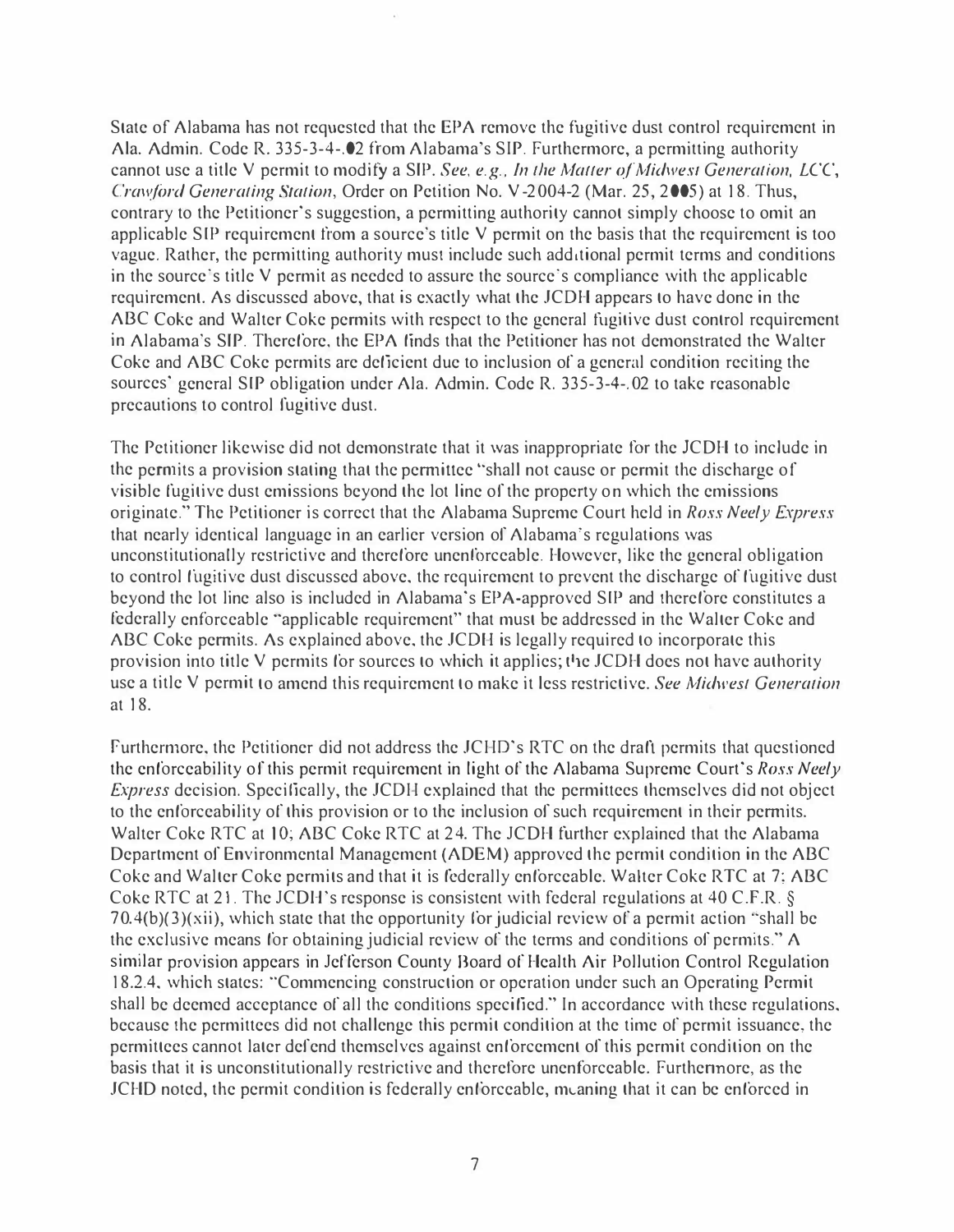federal district court by the EPA pursuant to its enforcement authority under CAA § 1 13, 42 U.S.C. § 7413, and by members of the public (and the state) in a citizen suit brought in federal court under CAA § 304, 42 U.S.C. § 7604. Because the Petitioner did not explain in the petitions why the JCDH's RTC on this issue was inadequate to demonstrate that this permit condition is enforceable, the Petitioner did not meet its burden of demonstrating that the permit is not in compliance with CAA requirements. See, e.g., MacClarence, 596 F.3d at 1132-33.

Therefore, the EPA denies the Petitions on these claims.

## B. Petitioner's Claim 2. Permits Do Not Assure Compliance with the General Prohibition against the Release of "Air Pollution" in the Alabama SIP.

Petitioner's Claim 2. The Petitioner claims generally that the ABC Coke and Walter Coke permits lack adequate provisions to assure compliance with the general SIP prohibition against the release of "air pollution" set forth at Ala. Admin. Code r. 335-3-1-.08.<sup>4</sup> Walter Coke Petition at 4; ABC Coke Petition at 4. This SIP provision provides: "No person shall permit or cause air pollution, as defined in Rule 335-3-1 -.02(1 )(e) of this chapter by the discharge of any air contaminant for which no ambient air quality standards have been set under Rule 335-3-1- .03( 1 )."The SIP defines "Air Pollujon" to mean "the presence in the outdoor atmosphere of one or more air contaminants in such quantities and duration as are, or tend to be, injurious to human health or welfare, animal or plant life, or property, or would interfere with the enjoyment of life or property throughout the State and in such territories of the State as shall be affected thereby." Ala. Admin. Code r. 335-3-1-.02(1)(e).<sup>5</sup> The SIP defines "Air Contaminant" to mean "any solid, liquid, or gaseous matter, any odor, or any combination thereof, from whatever source." Ala. Admin. Code r. 335-3-1-.02(1)(d).<sup>6</sup> The EPA's response below addresses the Petitioner's arguments in two parts. The Petitioner's Claim 2A involves arguments pertaining to inadequate control, monitoring & reporting requirements that are set forth in sections B and D of the petitions. Walter Coke Petition at 4-6; ABC Coke Petition at 4-6. The Petitioner"s Claim 28 involves arguments pertaining to permit conditions addressing odor that are set forth in section C of the petitions. Walter Coke Petition at 5-6; ABC Coke Petition at 5.

Claim 2A. The Petitioner claims that the permits' control, monitoring and reporting requirements are insufficient to ensure that the facilities do not emit air toxics, particulates, or odors in violation of the general SIP prohibition against "air pollution." Walter Coke Petition at 4-6; ABC Coke Petition at 4-6. According to the Petitioner, the permits are deficient because they are written "to permit or cause the emission of toxic air pollutants in such quantities and duration as are, or tend to be, injurious to human health; to permit or cause the emission of

<sup>4</sup>The EPA last approved Ala. Admin. Code R. 335-3-1-.08 into Alabama's SIP on December 8, 2000. 65 Fed. Reg. 76938. Nearly identical language appears in Jefferson County Air Pollution Control Regulation 1.13.

<sup>5</sup>The EPA last approved Ala. Admin. Code 335-3-1-.02( 1) (state effective date 9/24/ 13) on June I, 2014. 79 Fed. Reg. 331 16. The definition of"Air Pollution" set forth in that version of the state's regulations remained unchanged from the definition previously approved into Alabama's SIP. See 71 Fed. Reg. 59674 (Oct. 11, 2006). Nearly identical language appears in Jefferson County Air Pollution Control Regulation 1.3.

<sup>6</sup>The EPA last approved Ala. Admin. Code 335-3- 1-.02(1) (state effective date 9/24/13) on June I, 2014. 79 Fed. Reg. 33 1 16. The definition of"Air Contaminant" set forth in that version of the state's regulations remained unchanged from the definition previously approved into Alabama's S1P. See 71 Fed. Reg. 59674 (Oct. 11, 2006). Identical language appears in Jefferson County Air Pollution Control Regulation 1.3.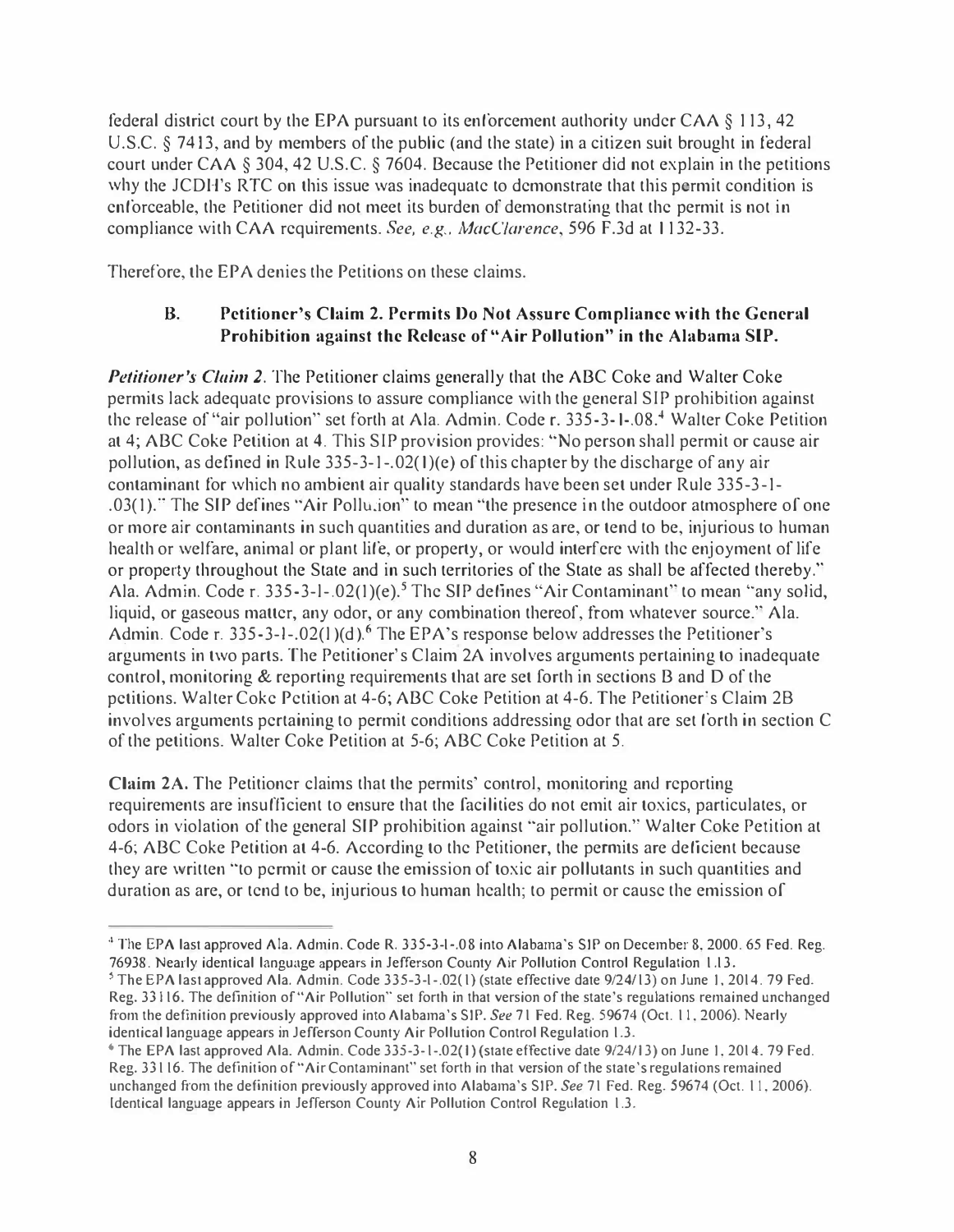particulates in such quantities and duration as arc, or tend to be, injurious to welfare or would interfere with the enjoyment of life or property; to permit or cause the emission of odors which are unpleasant to persons or which tend to lessen human food and water intake, interfere with sleep, upset appetite, produce irritation of the upper respiratory tract, or cause symptoms of nausea, or which by their inherent chemical or physical nature or method or processing are, or may be, detrimental or dangerous to health." Walter Coke Petition at 4; ABC Coke Petition at 4. The Petitioner references its comments on the draft permits as evidence that existing emission controls do not eliminate "air pollution." Walter Coke Petition at 5; ABC Coke Petition at 4-5. The Petitioner further contends that the permits lack monitoring and reporting that is sufficient to assure compliance with the SIP prohibition against "air pollution" because they ''fail[) to require the measurement of air toxics that are emitted by the [facilities] and the measurement of air toxics to which the public are exposed." Walter Coke Petition at 6; ABC Coke Petition at 6.

EPA's Response to Claim 2A. For the reasons described below, the EPA denies the Petitions on these claims. The Petitioner did not demonstrate that additional control, monitoring, or recordkeeping requirements are needed to assure compliance with the Alabama SIP's general prohibition against "air pollution."

Alabama's broad prohibition against "air pollution," though part of Alabama's EPA-approved SIP, is not derived from and does not implement any federal requirement. In prior title V orders, the EPA explained that it defers to the state interpretation of what is required by broadly sweeping "general duty" SIP provisions that are not federally required such as this one, and that such provisions can be incorporated into title V permits without additional emission limits or standards if compliance is otherwise assured. See, e.g., In the Matter of Hercules, Inc., Order on Petition No. IV-2003-1 (Nov. 10, 2004) at 6-9 (concluding that the Petitioners had not demonstrated that the permitting authority was required to add emission limits or standards to a permit to address a broadly worded SIP provision prohibiting emissions of injurious air pollution); In the Matter of Transalta Centralia Generation, LLC, Order on Permit No. SW98-8-R3 (April 28, 2011) at 7-8.

As the title V permitting authority for Jefferson County and the state's delegate for implementing and enforcing the SIP in Jefferson County, the JCDH's interpretation of what conditions need to be included in title V permits to assure compliance with the general prohibition against "air pollution" at Ala. Admin. Code r. 335-3-1-.08 warrants the EPA's deference. In response to the Petitioner's comments on the two draft permits, the JCDH explained that it assures compliance with the prohibition against "air pollution" by enforcing and applying all applicable federal, state, and local regulations, including the federal National Emission Standards for Hazardous Air Pollutants (NESHAP) and Maximum Available Control Technology (MACT) regulations. Walter Coke RTC at 14; ABC Coke RTC at 23.<sup>7</sup> According to the JCDH: "[The facility's] compliance with these regulations, and the Health Department's regulatory efforts to maintain

 $7$  The ABC Coke and Walter Coke permits incorporate, among other requirements, the air toxics control requirements in 40 C.F.R. part 63, Subpart L (NESHAPs for Coke Oven Baneries), subpart CCCCC (NESHAPs for Coke Ovens: Pushing, Quenching, and Battery Stacks) and subpart ZZZZ (NESHAPs for Standard Stationary Reciprocating Internal Combustion Engines), and the requirements in 40 CF.R. part 61, subpart L (NESHAPs for Benzene Emissions from Coke By-Product Recovery Plants), FF (NESHAPs for Benzene Waste Operations), and V (NESHAPs for Equipment Leaks-Fugitive Emissions Sources).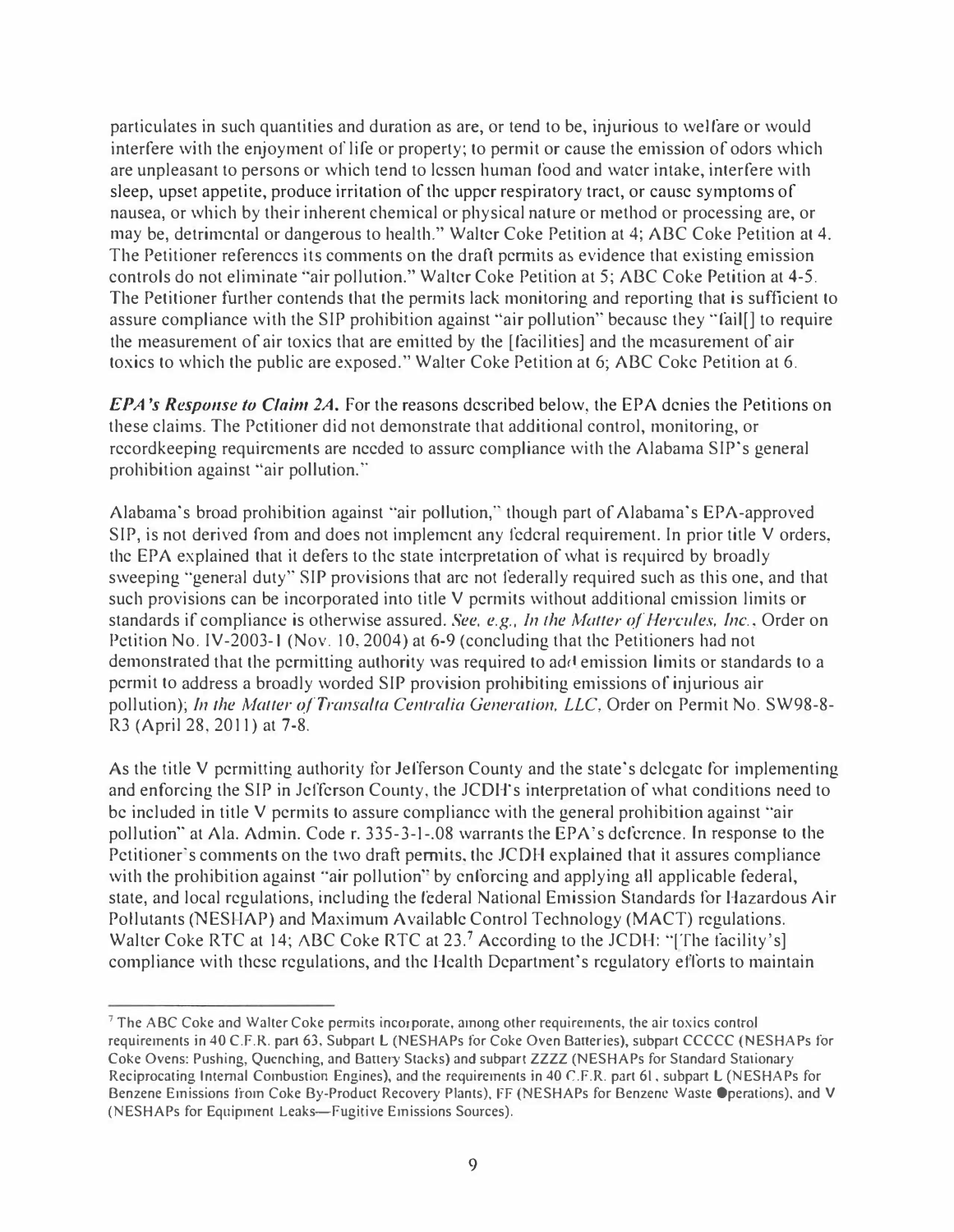(the facility's] compliance, best ensure that (the facility] does not emit prohibited air pollution." Walter Coke RTC at 24-25; ABC Coke RTC at 23.

The JCDH also responded to the Petitioner's assertion in comments on the draft permit that ambient air toxic concentrations in the vicinity of the two facilities demonstrate that the permit conditions are insufficient to assure compliance with the "air pollution" prohibition. Specifically, in response to comments on the draft Walter Coke permit, the JCDH explained that it implements the MACT standards to ensure that air toxic emissions are controlled, and notes that the EPA completes residual risk assessments of MACT plants within 8 years of promulgation of each applicable MACT to determine if individual chemical or cumulative chemical incremental cancer risks are above or below the acceptable levels. Walter Coke RTC at 14, See also ABC Coke RTC at 26 (explaining that the JCDH conducts air toxic monitoring in conjunction with the EPA, and that based on monitored concentrations, the EPA then typically conducts a risk assessment to determine if it is necessary to reduce emissions further). Specifically with respect to air toxics concentrations around the Walter Coke facility, the JCDH explained that while the Birmingham Air Toxics Study conducted for a site located across the street from Walter Coke initially indicated increased incremental cancer risk estimates above the acceptable risk level, "the subsequent North Birmingham Air Toxics Study yielded cancer risk estimates at [the same site] to be within the acceptable risk level and the cancer risk estimates at Riggins Elementary, along the back perimeter of Walter Coke, to also be within the acceptable risk level." Walter Coke RTC at 18-19. The JCDH went on to conclude: "Thus far, the Department has not been given any information to indicate that the cancer risks from Walter Coke are above acceptable EPA levels." Walter Coke RTC at 14. Regarding air toxics concentrations around the ABC Coke facility, Jefferson County explained that "a relatively recent assessment of air toxics conducted (School Air Toxics Study) by the USEPA in Tarrant City, with the monitoring site located at Tarrant Elementary School, yielded concentrations of benzene, arsenic, lead, and benzo(a)pyrene that were found to be below levels of concern, levels at which adverse health effects have been observed." ABC Coke RTC at 25. See also ABC Coke RTC at 64 ("[C]oncentrations of air toxics as measured at Tarrant Elementary during the School Air Toxics Monitoring campaign did not result in any unacceptable risks, as determined by the USEPA.").

Likewise, the JCDH responded to concerns raised in public comments on the draft permits regarding odor and particulates allegedly emanating from the two facilities. With respect to comments from the community on the draft ABC Coke permit alleging problems with odor and black soot, the JCDH explained that it inspected the area and found no issues at the time of the inspection. ABC Coke RTC at 1. Regarding concerns raised about odor from the Walter Coke plant, the JCDH noted that its inspectors inspect the facility at least four times a year to observe operations, to determine compliane :, and to complete perimeter surveillance. Walter Coke RTC at 30. The JCDH further explained: "With respect to your concerns about health, the applicable rules and regulations incorporated into the permit are meant to reduce, minimize, and/or eliminate pollutants so that citizens' health will not be adversely affected." ABC Coke RTC at 62; see also Walter Coke RTC at 26. Finally, the JCDH noted that it responds to citizen's complaints and concerns about excess emissions emanating beyond property lines and encouraged commenters to notify the JCDH using the agency's toll-free number so that a prompt investigation can be made. Walter Coke RTC at 7; ABC Coke RTC at I, 21.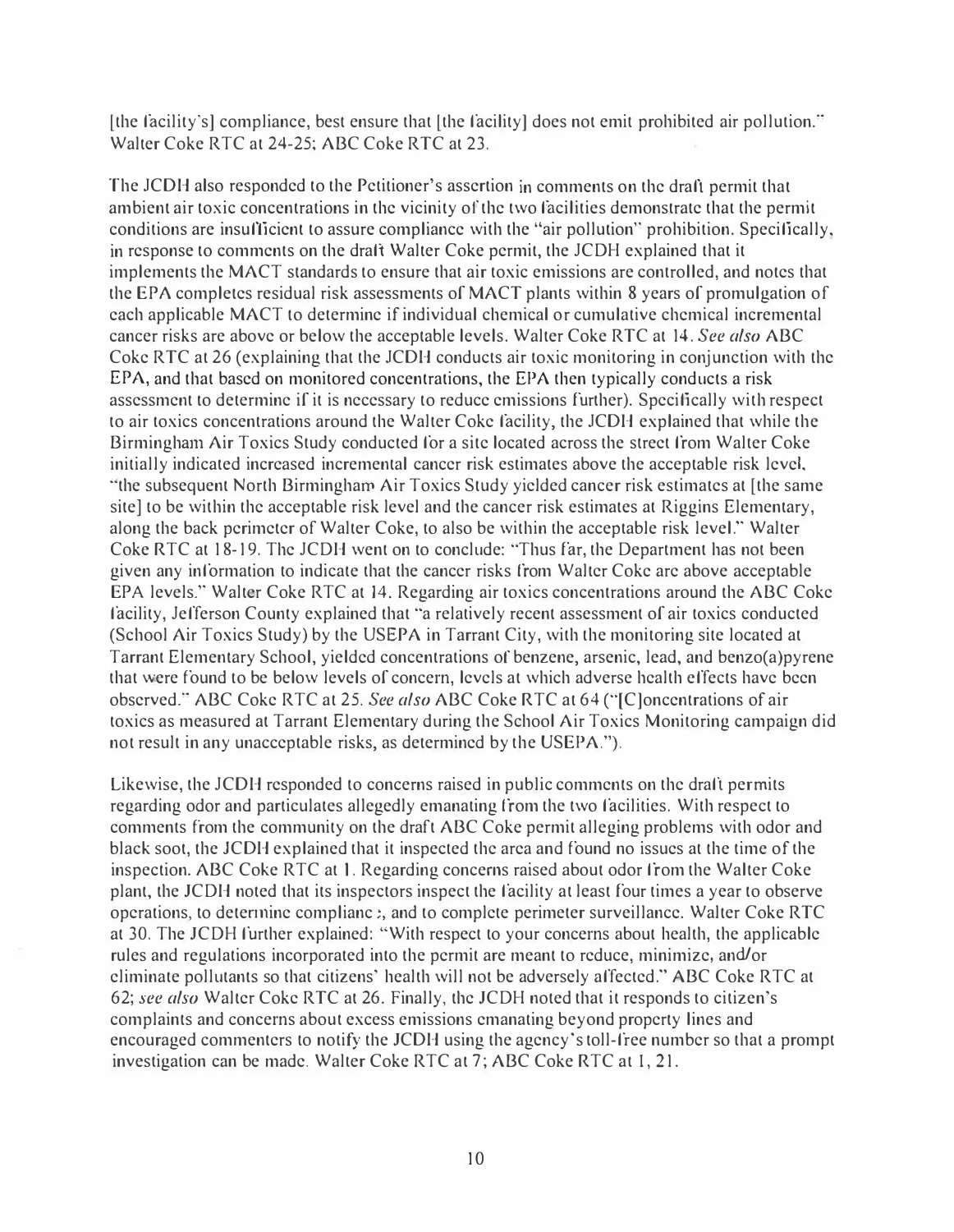In the Petitions, the Petitioner makes no attempt to demonstrate that the JCOH's interpretation of the SIP prohibition against "air pollution" as generally being implemented through implementation and enforcement of existing federal, state, and local regulations is unreasonable or contrary to the applicable requirements of the CAA. The Petitioner only makes a general assertion that the title V permits do not assure compliance with the general SIP prohibition against the release of "air pollution" set forth at Ala. Admin. Code r. 335-3-1-.08 because the permits allow the emission of injurious toxic air pollutants, prrticulates, and odors. Walter Coke Petition at 4-5; ABC Coke Petition at 4-5. However, the Petitioner has not explained why enforcing and applying all applicable federal, state, and local regulations, including applicable NESHAP and MACT regulations, is insufficient to assure compliance with the general SIP prohibition against air pollution. Moreover, the Petitioner did not acknowledge or refute the JCDH's responses to concerns raised during the public comment period regarding ambient air toxics concentrations, unpleasant odors, and soot discharges, but instead simply incorporated its comments on the draft permits by reference into the petitions. Finally, the Petitioner did not identify any specific control, monitoring, or reporting requirement that the JCDH improperly omitted from the permits.

Based on the sweeping nature of the SIP provision at issue – broadly prohibiting "air pollution" from all sources and addressing "any air contaminant for which no ambient air quality standards have been set" – as well as the provisions already in the permit, the EPA's prior Transalta and Hercules orders, consideration of the JCOH's interpretation of the provision, and the lack of any explanation by the Petitioner as to why the JCDH's response to comments was inadequate, the EPA concludes that the Petitioner did not meet its burden of demonstrating that the JCDH was required to include additional control, monitoring, or reporting requirements to assure compliance with Ala. Admin. Code r. 335-3-1-.08. See MacClarence, 596 F.3d at 1132-33.

Therefore, the EPA denies the Petitions on these claims.

Claim 2B. The Petitioner claims that the permit condition entitled "Abatement of Obnoxious Odors" (General Condition 45 in both permits) does not assure compliance with the general SIP prohibition against "air pollution" at Ala. Aclmin. Code r. 335-3-1 -.08 because it allows the facilities to emit unlawful odors when such odors have not been characterized as "obnoxious" by a Department inspector or when the Health Officer has not determined that such odors may be abated by measures that are "technically and economically feasible" for the company to implement. Walter Coke Petition at 5; ABC Coke Petition at 5. The Petitioner also contends that these permit conditions are vague and unenforceable. Walter Coke Petition at 6; ABC Coke Petition at 5.

**EPA's Response to Claim 2B.** For the reasons described below, the EPA denies the Petitions on these claims.

The Walter Coke and ABC Coke permits each contain two separate permit conditions addressing odor. The first condition includes (almost verbatim) the general SIP requirement at Ala. Admin.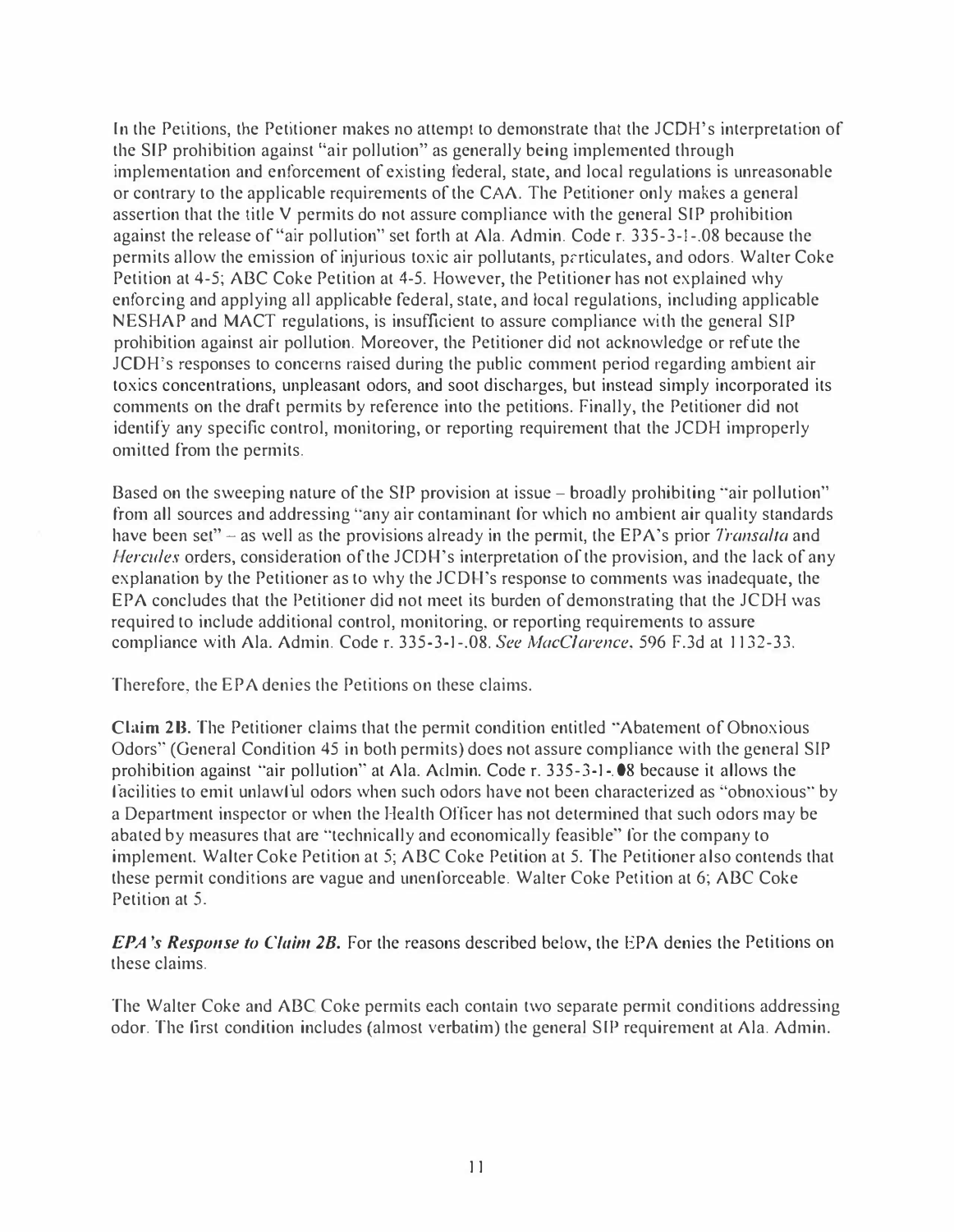Code R. 335-3-4-.02(3)<sup>8</sup> providing that the State can require a source to abate emissions of "dust, gases, mist, odorous matter, vapors, or any combination thereof' that cause a nuisance or violate a rule. See Walter Coke General Permit Condition 61, ABC Coke General Permit Condition 14.9

The second permit condition that addresses odor in the Walter Coke and ABC Coke permits, General Condition 45 in both permits, is the condition that is of concern lo the Petitioner. Condition 45 is entitled "Abatement of Obnoxious Odors" and states: "This operating permit is issued with the condition that, should obnoxious odors arising from the plant operations be verified by Department inspectors, measures to abate the odorous emissions shall be taken upon a determination by this Department that these measures are technically and economically feasible."

Regarding the Petitioner's argument that Condition 45 improperly authorizes unlawful odors when such odors have not been characterized as "obnoxious" by a Department inspector or when the Health Officer has not determined that such odors may be abated by measures that are "technically and economically feasible" for the company to implement, the JCDH explained in response to comments on the draft permit that Permit Condition 45 does not limit the JCDH's general authority to require a source to abate unlawful odors. Walter Coke RTC at 3, ABC Coke RTC at 24. To the contrary, the JCDH pointed out that a separate permit condition in each permit specifically quotes and includes the regulatory provision establishing that authority. Id. According to the JCOH, Condition 45's requirement that the sources comply with any odor abatement measures ordered by the JCDH supplements  $-$  rather than restricts  $-$  the general odor provision separately included in the permits (at Condition 61 in the Walter Coke permit and Condition 14 in the ABC Coke permit). Id.

The Petitioner says nothing to refute the JCDH's explanation that Condition 45 supplements, rather than restricts, the JCDH's general authority to require odor abatement. Likewise, the Petitioner offers no support for its general allegation that Condition 45 is vague and unenforceable. Therefore, the EPA finds that the Petitioner did not demonstrate that the permit conditions addressing odor are vague and unenforceable or insufficient to assure compliance with the prohibition against "air pollution" in Alabama's SIP at Ala. Admin. Code r. 335-3-1-.08.

Therefore, the EPA denies the Petitions on these claims.

<sup>&</sup>lt;sup>8</sup> Ala. Admin. Code R. 335-3-4-.02(3) states: "When dust, gases, mist, odorous matter, vapors, or any combination thereof escape from a building or equipment in such manner and amount as to cause a nuisance or to violate any rule or regulation, the Director may order that the building or equipment in which processing. handling, and storage are done be tightly closed and ventilated in such a way that all air and gases and air or gas-borne material leaving the building or equipment are treated by removal or destruction of air contaminants before discharge to the open air." <sup>9</sup> Jefferson County Board of Health Air Pollution Control Regulation 6.2, which is identical in substance to the SIPapproved ADEM regulation at Ala. Admin. Code R. 335-3-4-.02, is cited as the basis for this permit condition in the

Walter Coke and ABC Coke permits.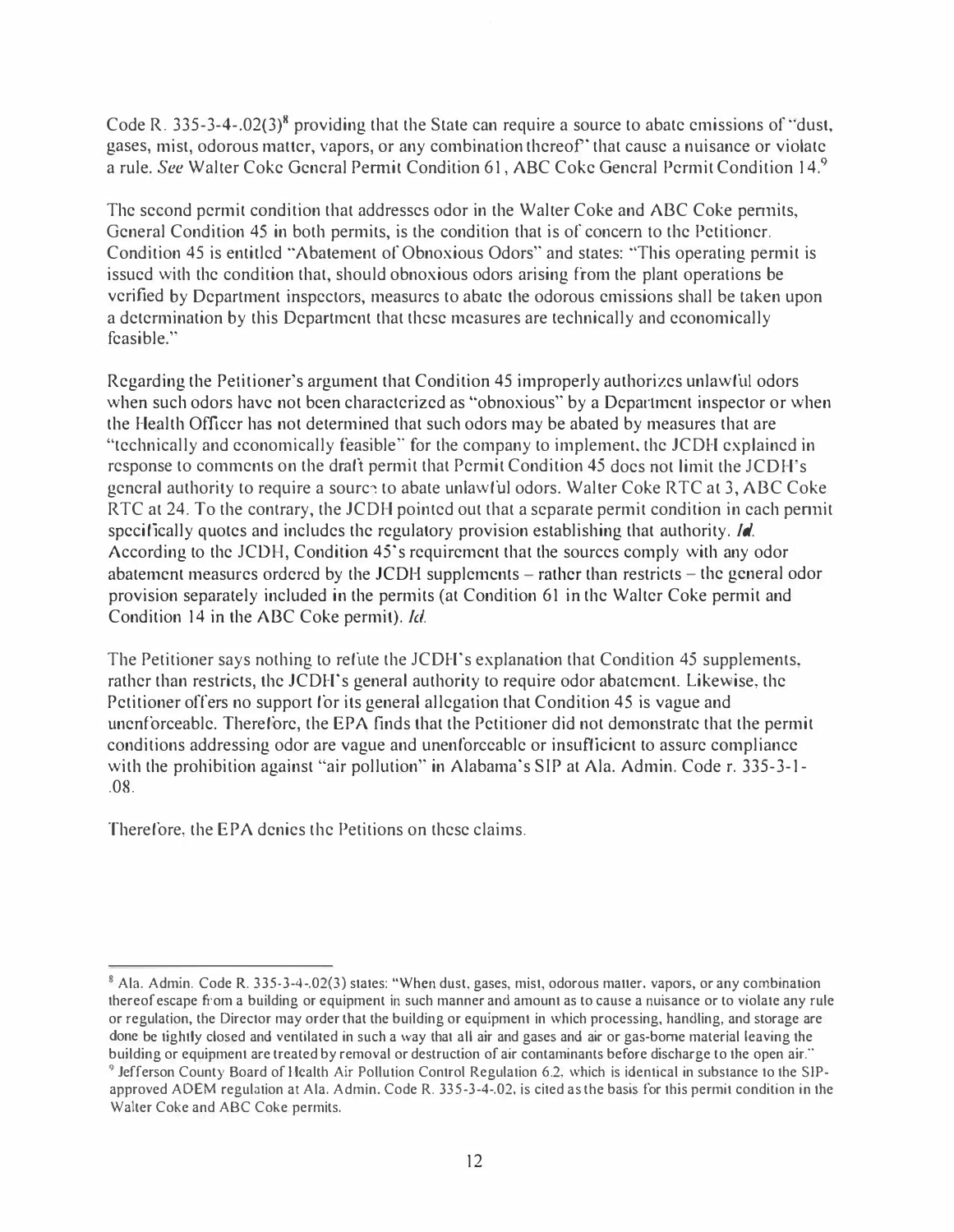## C. Petitioner's Claim 3. The Public Did Not Have a Fair and Meaningful Opportunity to Comment on the Walter Coke Permit Application because the JCDH Redacted Emissions Data and Signatories from the Version of the Walter Coke Permit Application Provided to Gasp.

Petitioner's Claim 3. The Petitioner contends that the public did not have a fair and meaningful opportunity to comment on the Walter Coke permit application because the JCDH redacted emissions data and signatories from the version of the permit application released to Gasp. Walter Coke Petition at 7. Specifically, the Petitioner states that it submitted a written request to the JCDH on April 23, 2014, requesting an opportunity to review the Walter Coke permit application, emissions testing data, emissions estimates and bases, application, companyprovided analysis, and other documents. Id. According to the Petitioner, the title V permit application provided by the JCDH had "nearly all emissions data and signatories redacted." Id. The Petitioner stales: "These redactions are not permissible under Jefferson County Air Pollution Control Regulations, Part 1.6; the Alabama Air Pollution Control Act, Ala. Code § 22-28-20; and the Clean Air Act, 42 U.S.C. §§ 7414(c) and 7661b(e)." *Id*. The Petitioner further states that on May 12, 2014, it "demanded that the Health Officer provide [Gasp] with Walter Coke's justification for the redactions made in the application" and also requested "that the Health Officer provide a copy of his determination that the 'showing' made by Walter Coke, Inc. is 'satisfactory."' Id. According to the Petitioner, the JCDH did not respond to the Petitioner's request. Id.

EPA's Response to Claim 3. For the reasons described below, the EPA denies the Walter Coke Petition on this claim.

Under 40 C.F.R. § 70.7(a)(I), a permit may be issued only if, among other things, the permitting authority "has received a complete application" and "has complied with the requirements for public participation under paragraph (h) of this section." With regard to a permit application, the EPA's regulations provide: "An application may not omit information needed to determine the applicability of, or to impose, any applicable requirement .... " 40 C.F.R. § 70.5(c). The regulations require each title V permit to include, among other things, "[e]mission limits and standards, including those operational requirements and limitations that assure compliance with all applicable requirements at the time of permit issuance" and "compliance certification, testing, monitoring, reporting and recordkeeping requirements sufficient to assure compliance with the terms and conditions of the permit." 40 C.F.R. § 70.6(a)(l), (c)(I). Regarding public participation, the regulations require that permit proceedings "provide adequate procedures for public notice including offering an opportunity for public comment and a hearing on the draft permit." 40 C.F.R. § 70.7(h). Finally, the regulations require that public "notice shall identify ... a person from whom interested persons may obtain additional information, including copies of the pennit draft, the application, all relevant supporting materials ... and all other materials available to the permitting authority that are relevant to the permit decision." 40 C.F.R. § 70.7(h)(2).<sup>10</sup>

<sup>&</sup>lt;sup>10</sup> Jefferson County's EPA-approved title V regulations at Jefferson County Board of Health Air Pollution Control Rules and Regulations Chapter 18 implement 40 C.F.R. part ?O's permit 2')plication and public participation requirements.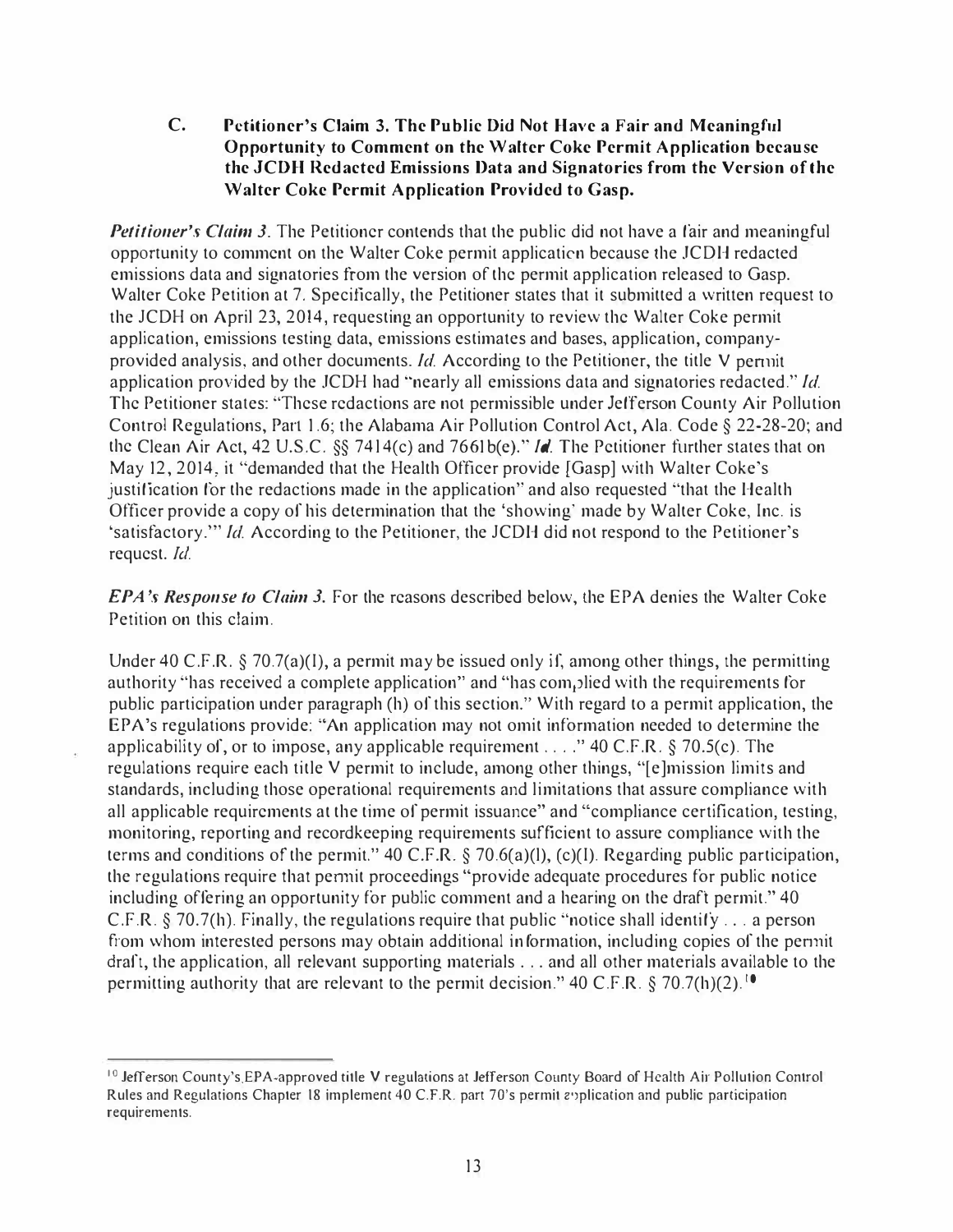When a title V petitioner seeks an objection based on the unavailability of information during the public comment period in violation of title V's public participation requirements, the petitioner must demonstrate that the unavailability deprived the public of the opportunity to participate meaningfully during the permitting process. See In the Matter of Consolidated Envtl. Mgmt, Inc.-Nucor Steel, Order on Petition Nos. VI-2010-05, et al. (Jan. 30, 2014) at 40; In the Matter of Kentucky Syngas, LLC, Order on Petition No. IV-201 0-9 (June 22, 2012) at 9; Jn the Matier of Cash Creek Generation, LLC, Order on Petition No. 1V -2010-4 (June 22, 2012) at 7. "EPA generally looks to whether the petitioner has demonstrated "that the alleged flaws resulted in, or may have resulted in, a deficiency in the permit's content ... Without such a showing, it may be difficult to conclude that the ability to conunent on the information would have been meaningful." Kentucky Syngas at 8. In addition, "where a permitting authority provides an explanation for its decision not to make something available during the public comment period, the petitioner bears the burden of demonstrating that the permitting authority's explanation is unreasonable." Nucor at 40; Kentucky Syngas at 8.

In this case, the Petitioner has not met its burden of demonstrating that the alleged omission of emissions information from the permit application and/or the unavailability of this information during the public comment period caused or may have caused the permit not to be in compliance with applicable requirements or requirements of 40 C.F.R. part 70. In particular, the Petitioner makes no attempt to demonstrate that omission of this information from the permit application meant that the application lacked information "necessary to detennine the applicability of, or to impose, any applicable requirement ... " as required by 40 C.F.R. § 70.S(c). Nor does the Petitioner otherwise identify how the alleged unavailability of this information during the public comment period may have resulted in a permit deficiency or deprived the public of meaningful participation in the permitting process.

Furthermore, the Petitioner fails to address the JCOH's response to comments made by Gasp during the public comment period. Specifically, the JCDH explained that it emailed the Petitioner a version of the permit application from which emissions information was not redacted on May 14 and 15 (after Gasp's May 12 request that the JCDH justify redactions made from a previously supplied version of the permit application). Walter Coke RTC at 9. The JCDH stated that the only information redacted from the version of the application supplied to Gasp on May 14 and 15 was the facility's production data, which the JCDH contends it properly withheld pursuant to .Jefferson County Board of Health Air Pollution Control Rule 18.15.4. Id. Finally, the JCDH noted that it extended the comment period at the start of the notice period (beyond the 30 day comment period required by federal regulations) in anticipation of information requests and to provide enough time for public review. *Id*. The public comment period ended on June 16, 201 5. Walter Coke Public Hearing Transcript at 4. The Petitioner neither acknowledged nor refuted the JDCH's response that it did in fact provide the requested emissions data to Gasp and that the agency legitimately withheld the facility's production data from public disclosure.

Therefore, the EPA denies the Walter Coke Petition on this claim.